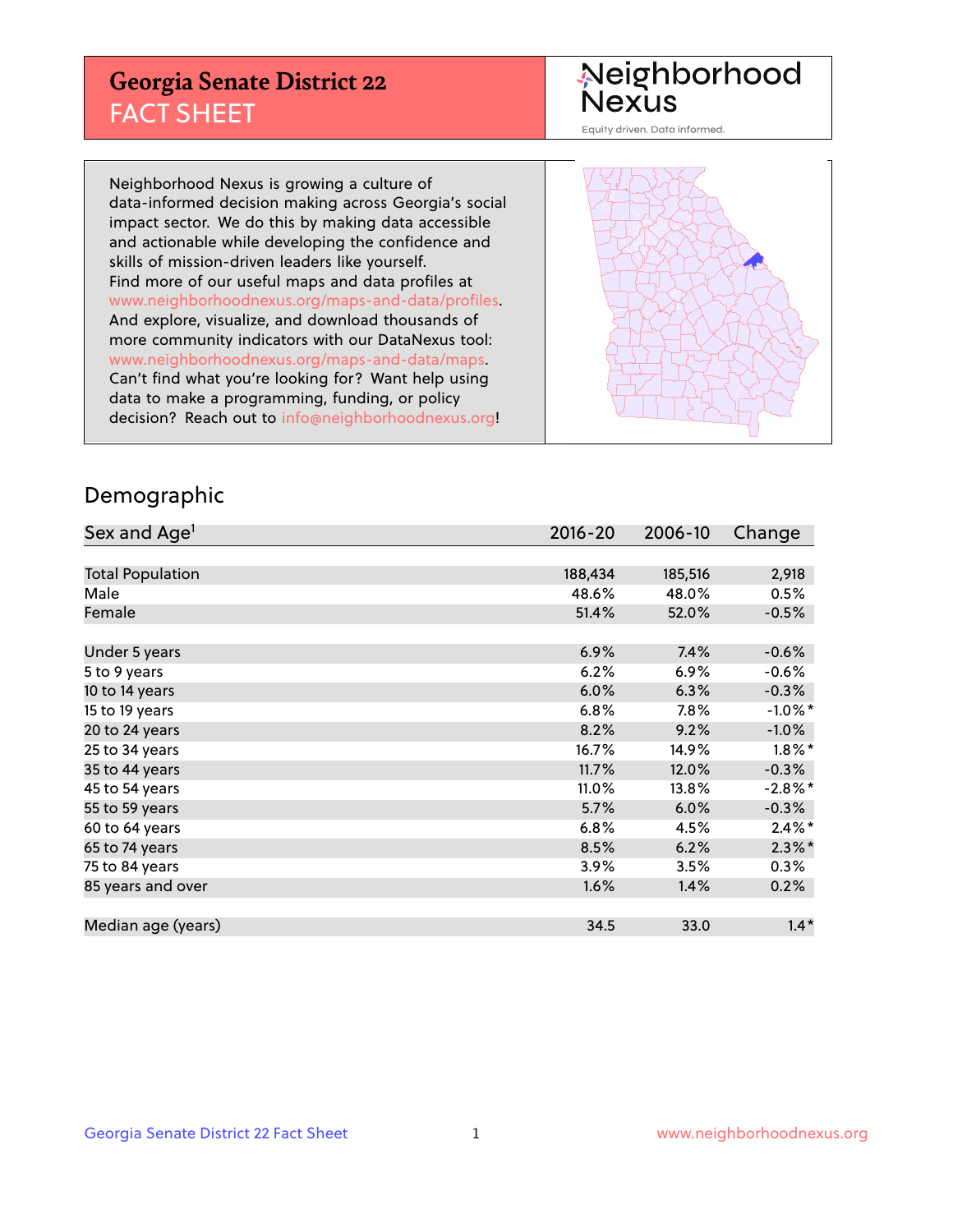# Demographic, continued...

| Race <sup>2</sup>                                            | $2016 - 20$ | 2006-10 | Change     |
|--------------------------------------------------------------|-------------|---------|------------|
| <b>Total population</b>                                      | 188,434     | 185,516 | 2,918      |
| One race                                                     | 96.8%       | 97.9%   | $-1.1\%$ * |
| White                                                        | 33.8%       | 38.4%   | $-4.6\%$ * |
| <b>Black or African American</b>                             | 58.9%       | 56.2%   | $2.7\%$ *  |
| American Indian and Alaska Native                            | 0.2%        | 0.2%    | $-0.1%$    |
| Asian                                                        | 2.1%        | 1.7%    | 0.3%       |
| Native Hawaiian and Other Pacific Islander                   | 0.2%        | 0.2%    | 0.0%       |
| Some other race                                              | 1.7%        | 1.1%    | 0.5%       |
| Two or more races                                            | 3.2%        | 2.1%    | $1.1\%$ *  |
| Race alone or in combination with other race(s) <sup>3</sup> | $2016 - 20$ | 2006-10 | Change     |
|                                                              |             |         |            |
| Total population                                             | 188,434     | 185,516 | 2,918      |
| White                                                        | 36.7%       | 40.0%   | $-3.4\%$ * |
| <b>Black or African American</b>                             | 60.7%       | 57.7%   | $3.0\%$ *  |
| American Indian and Alaska Native                            | 0.8%        | 0.7%    | 0.2%       |
| Asian                                                        | 2.9%        | 2.3%    | $0.6\%$ *  |
| Native Hawaiian and Other Pacific Islander                   | 0.4%        | 0.3%    | $0.0\%$    |
| Some other race                                              | 2.4%        | 1.4%    | $1.0\%$ *  |
| Hispanic or Latino and Race <sup>4</sup>                     | $2016 - 20$ | 2006-10 | Change     |
| Total population                                             | 188,434     | 185,516 | 2,918      |
| Hispanic or Latino (of any race)                             | 5.2%        | 4.1%    | $1.1\%$ *  |
| Not Hispanic or Latino                                       | 94.8%       | 95.9%   | $-1.1\%$ * |
| White alone                                                  | 31.4%       | 36.3%   | $-4.9%$ *  |
| Black or African American alone                              | 58.0%       | 55.4%   | $2.6\%$ *  |
| American Indian and Alaska Native alone                      | 0.1%        | 0.2%    | $-0.1%$    |
| Asian alone                                                  | 1.9%        | 1.7%    | 0.2%       |
| Native Hawaiian and Other Pacific Islander alone             | 0.2%        | 0.2%    | 0.0%       |
| Some other race alone                                        | 0.6%        | 0.3%    | 0.3%       |
| Two or more races                                            | 2.6%        | 1.8%    | $0.8\%$ *  |
| U.S. Citizenship Status <sup>5</sup>                         | $2016 - 20$ | 2006-10 | Change     |
|                                                              |             |         |            |
| Foreign-born population                                      | 6,928       | 7,168   | $-240$     |
| Naturalized U.S. citizen                                     | 51.2%       | 49.2%   | 1.9%       |
| Not a U.S. citizen                                           | 48.8%       | 50.8%   | $-1.9%$    |
| Citizen, Voting Age Population <sup>6</sup>                  | 2016-20     | 2006-10 | Change     |
|                                                              |             |         |            |
| Citizen, 18 and over population                              | 142,816     | 135,846 | 6,969*     |
| Male                                                         | 47.7%       | 47.0%   | 0.7%       |
| Female                                                       | 52.3%       | 53.0%   | $-0.7%$    |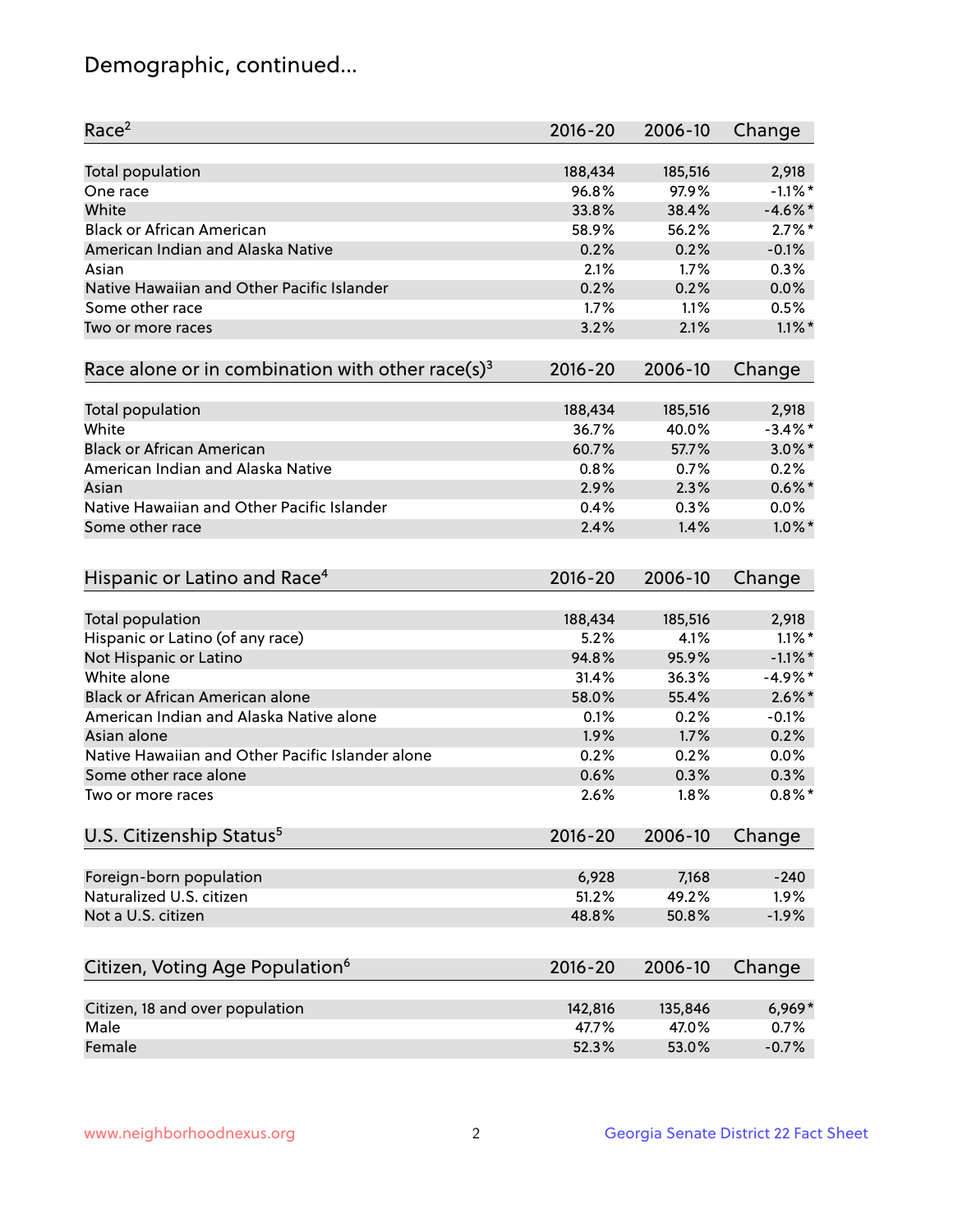#### Economic

| Income <sup>7</sup>                                 | $2016 - 20$ | 2006-10 | Change     |
|-----------------------------------------------------|-------------|---------|------------|
|                                                     |             |         |            |
| All households                                      | 68,080      | 69,637  | $-1,557*$  |
| Less than \$10,000                                  | 10.7%       | 12.6%   | $-1.9%$ *  |
| \$10,000 to \$14,999                                | 7.1%        | 8.5%    | $-1.4\%$ * |
| \$15,000 to \$24,999                                | 12.3%       | 13.3%   | $-0.9%$    |
| \$25,000 to \$34,999                                | 12.0%       | 13.6%   | $-1.7\%$ * |
| \$35,000 to \$49,999                                | 12.8%       | 16.0%   | $-3.2\%$ * |
| \$50,000 to \$74,999                                | 19.3%       | 17.2%   | $2.1\%$ *  |
| \$75,000 to \$99,999                                | 10.7%       | 9.1%    | $1.6\%$ *  |
| \$100,000 to \$149,999                              | 9.3%        | 6.6%    | $2.7\%$ *  |
| \$150,000 to \$199,999                              | 3.2%        | 1.5%    | $1.6\%$ *  |
| \$200,000 or more                                   | 2.7%        | 1.6%    | 1.1%       |
| Median household income (dollars)                   | 43,472      | 36,868  | $6,604*$   |
| Mean household income (dollars)                     | 60,120      | 49,246  | 10,874*    |
| With earnings                                       | 75.0%       | 77.0%   | $-2.1\%$ * |
| Mean earnings (dollars)                             | 59,508      | 48,759  | 10,749*    |
| <b>With Social Security</b>                         | 32.4%       | 27.4%   | 4.9%*      |
| Mean Social Security income (dollars)               | 17,413      | 13,543  | 3,870*     |
| With retirement income                              | 22.8%       | 19.5%   | $3.3\%$ *  |
| Mean retirement income (dollars)                    | 23,265      | 20,096  | $3,169*$   |
| With Supplemental Security Income                   | $8.7\%$     | 5.6%    | $3.1\%$ *  |
| Mean Supplemental Security Income (dollars)         | 8,894       | 7,036   | 1,858*     |
| With cash public assistance income                  | 3.4%        | 2.1%    | $1.3\%$ *  |
| Mean cash public assistance income (dollars)        | 2,037       | 2,895   | $-857$     |
| With Food Stamp/SNAP benefits in the past 12 months | 19.5%       | 15.7%   | $3.8\%$ *  |
|                                                     |             |         |            |
| Families                                            | 39,929      | 43,255  | $-3,326*$  |
| Less than \$10,000                                  | 7.9%        | 10.9%   | $-3.0\%$ * |
| \$10,000 to \$14,999                                | 5.1%        | 6.2%    | $-1.0%$    |
| \$15,000 to \$24,999                                | 9.7%        | 10.9%   | $-1.2%$    |
| \$25,000 to \$34,999                                | 12.1%       | 11.9%   | 0.2%       |
| \$35,000 to \$49,999                                | 12.6%       | 16.2%   | $-3.6\%$ * |
| \$50,000 to \$74,999                                | 19.6%       | 19.0%   | 0.6%       |
| \$75,000 to \$99,999                                | 12.3%       | 11.6%   | 0.7%       |
| \$100,000 to \$149,999                              | 12.4%       | 9.0%    | $3.4\%$ *  |
| \$150,000 to \$199,999                              | 4.3%        | 2.0%    | $2.2\%$ *  |
| \$200,000 or more                                   | 4.1%        | 2.4%    | 1.8%       |
| Median family income (dollars)                      | 52,807      | 44,178  | 8,628*     |
| Mean family income (dollars)                        | 71,918      | 57,593  | 14,325*    |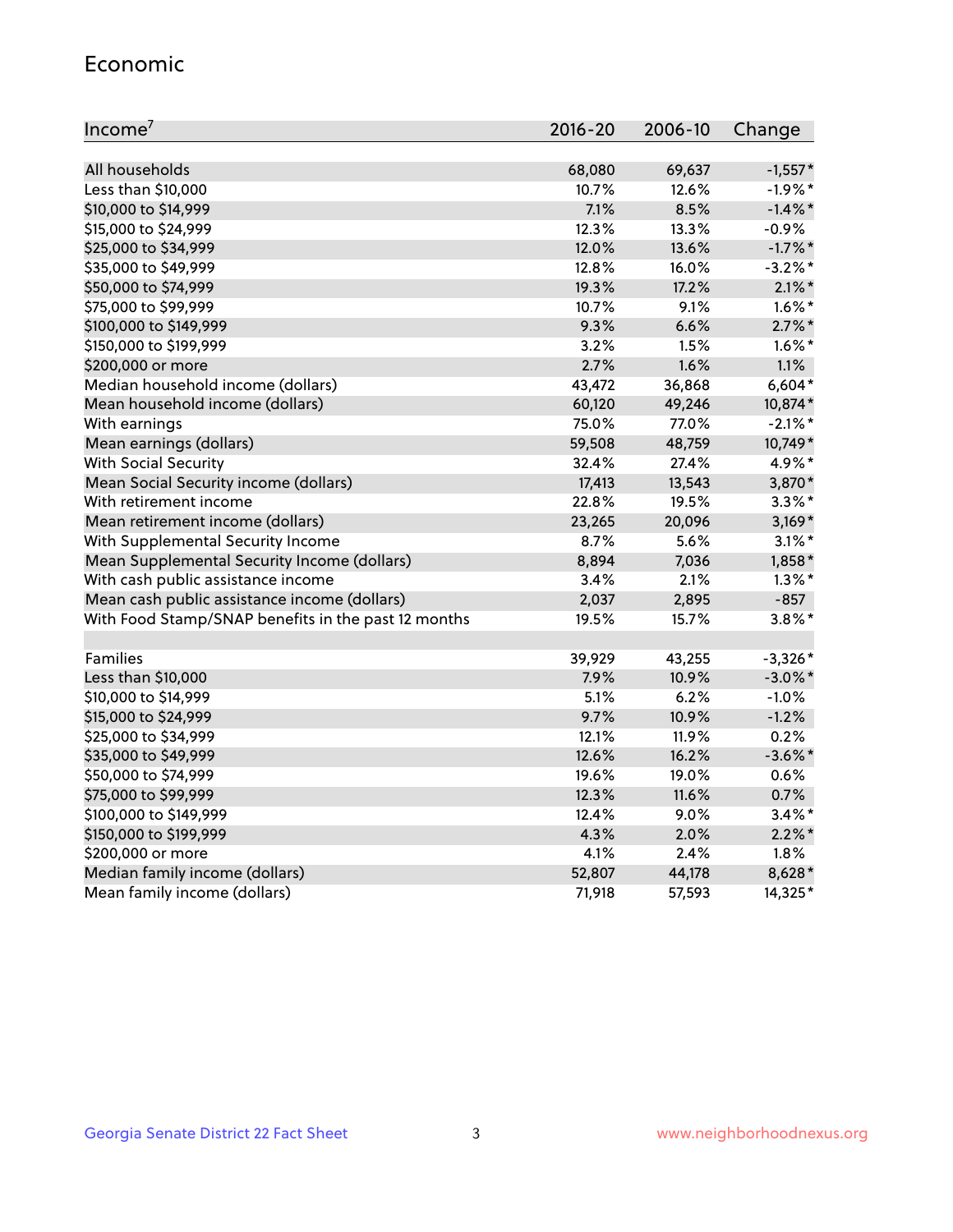#### Economic, continued...

| Nonfamily households<br>28,151<br>26,382<br>$1,770*$<br>Median nonfamily income (dollars)<br>30,501<br>26,195<br>4,305*<br>Mean nonfamily income (dollars)<br>41,332<br>33,183<br>8,149*<br>26,510<br>$2,152*$<br>Median earnings for workers (dollars)<br>24,357<br>Median earnings for male full-time, year-round workers<br>2,864*<br>39,820<br>36,956<br>(dollars)<br>Median earnings for female full-time, year-round workers<br>$4,357*$<br>29,435<br>33,792<br>(dollars)<br>Per capita income (dollars)<br>23,992<br>20,403<br>3,589*<br>Families and People Below Poverty Level <sup>9</sup><br>$2016 - 20$<br>2006-10<br>Change | Income, continued <sup>8</sup> | $2016 - 20$ | 2006-10 | Change |
|------------------------------------------------------------------------------------------------------------------------------------------------------------------------------------------------------------------------------------------------------------------------------------------------------------------------------------------------------------------------------------------------------------------------------------------------------------------------------------------------------------------------------------------------------------------------------------------------------------------------------------------|--------------------------------|-------------|---------|--------|
|                                                                                                                                                                                                                                                                                                                                                                                                                                                                                                                                                                                                                                          |                                |             |         |        |
|                                                                                                                                                                                                                                                                                                                                                                                                                                                                                                                                                                                                                                          |                                |             |         |        |
|                                                                                                                                                                                                                                                                                                                                                                                                                                                                                                                                                                                                                                          |                                |             |         |        |
|                                                                                                                                                                                                                                                                                                                                                                                                                                                                                                                                                                                                                                          |                                |             |         |        |
|                                                                                                                                                                                                                                                                                                                                                                                                                                                                                                                                                                                                                                          |                                |             |         |        |
|                                                                                                                                                                                                                                                                                                                                                                                                                                                                                                                                                                                                                                          |                                |             |         |        |
|                                                                                                                                                                                                                                                                                                                                                                                                                                                                                                                                                                                                                                          |                                |             |         |        |
|                                                                                                                                                                                                                                                                                                                                                                                                                                                                                                                                                                                                                                          |                                |             |         |        |
|                                                                                                                                                                                                                                                                                                                                                                                                                                                                                                                                                                                                                                          |                                |             |         |        |
|                                                                                                                                                                                                                                                                                                                                                                                                                                                                                                                                                                                                                                          |                                |             |         |        |
|                                                                                                                                                                                                                                                                                                                                                                                                                                                                                                                                                                                                                                          |                                |             |         |        |
|                                                                                                                                                                                                                                                                                                                                                                                                                                                                                                                                                                                                                                          |                                |             |         |        |
|                                                                                                                                                                                                                                                                                                                                                                                                                                                                                                                                                                                                                                          |                                |             |         |        |
|                                                                                                                                                                                                                                                                                                                                                                                                                                                                                                                                                                                                                                          |                                |             |         |        |
|                                                                                                                                                                                                                                                                                                                                                                                                                                                                                                                                                                                                                                          |                                |             |         |        |
| <b>All families</b><br>18.5%<br>20.2%<br>$-1.7%$                                                                                                                                                                                                                                                                                                                                                                                                                                                                                                                                                                                         |                                |             |         |        |
| With related children under 18 years<br>31.3%<br>31.1%<br>0.1%                                                                                                                                                                                                                                                                                                                                                                                                                                                                                                                                                                           |                                |             |         |        |
| $-5.3%$<br>27.7%<br>33.0%                                                                                                                                                                                                                                                                                                                                                                                                                                                                                                                                                                                                                |                                |             |         |        |
| With related children under 5 years only<br>$-1.6%$<br>4.6%<br>6.2%                                                                                                                                                                                                                                                                                                                                                                                                                                                                                                                                                                      |                                |             |         |        |
| Married couple families<br>With related children under 18 years<br>10.2%<br>8.2%<br>$-1.9%$                                                                                                                                                                                                                                                                                                                                                                                                                                                                                                                                              |                                |             |         |        |
| With related children under 5 years only<br>13.5%<br>13.0%<br>0.5%                                                                                                                                                                                                                                                                                                                                                                                                                                                                                                                                                                       |                                |             |         |        |
| Families with female householder, no husband present<br>38.4%<br>40.0%<br>$-1.6%$                                                                                                                                                                                                                                                                                                                                                                                                                                                                                                                                                        |                                |             |         |        |
| 49.8%<br>47.9%<br>1.9%                                                                                                                                                                                                                                                                                                                                                                                                                                                                                                                                                                                                                   |                                |             |         |        |
| With related children under 18 years<br>$-12.1%$                                                                                                                                                                                                                                                                                                                                                                                                                                                                                                                                                                                         |                                |             |         |        |
| With related children under 5 years only<br>40.7%<br>52.8%                                                                                                                                                                                                                                                                                                                                                                                                                                                                                                                                                                               |                                |             |         |        |
| All people<br>23.3%<br>24.2%<br>$-0.8%$                                                                                                                                                                                                                                                                                                                                                                                                                                                                                                                                                                                                  |                                |             |         |        |
| Under 18 years<br>37.7%<br>$-0.0%$<br>37.6%                                                                                                                                                                                                                                                                                                                                                                                                                                                                                                                                                                                              |                                |             |         |        |
| Related children under 18 years<br>37.5%<br>37.5%<br>0.0%                                                                                                                                                                                                                                                                                                                                                                                                                                                                                                                                                                                |                                |             |         |        |
| Related children under 5 years<br>39.1%<br>44.0%<br>$-4.8%$                                                                                                                                                                                                                                                                                                                                                                                                                                                                                                                                                                              |                                |             |         |        |
| Related children 5 to 17 years<br>36.8%<br>2.1%<br>34.7%                                                                                                                                                                                                                                                                                                                                                                                                                                                                                                                                                                                 |                                |             |         |        |
| 18 years and over<br>18.9%<br>19.4%<br>$-0.5%$                                                                                                                                                                                                                                                                                                                                                                                                                                                                                                                                                                                           |                                |             |         |        |
| 18 to 64 years<br>20.4%<br>$-0.3%$<br>20.7%                                                                                                                                                                                                                                                                                                                                                                                                                                                                                                                                                                                              |                                |             |         |        |
| 65 years and over<br>12.6%<br>12.1%<br>0.5%                                                                                                                                                                                                                                                                                                                                                                                                                                                                                                                                                                                              |                                |             |         |        |
| People in families<br>22.7%<br>21.4%<br>$-1.3%$                                                                                                                                                                                                                                                                                                                                                                                                                                                                                                                                                                                          |                                |             |         |        |
| Unrelated individuals 15 years and over<br>30.1%<br>29.7%<br>0.4%                                                                                                                                                                                                                                                                                                                                                                                                                                                                                                                                                                        |                                |             |         |        |
|                                                                                                                                                                                                                                                                                                                                                                                                                                                                                                                                                                                                                                          |                                |             |         |        |
| Non-Hispanic white people<br>13.6%<br>16.1%<br>$-2.6%$                                                                                                                                                                                                                                                                                                                                                                                                                                                                                                                                                                                   |                                |             |         |        |
| Black or African-American people<br>28.4%<br>29.4%<br>$-1.0%$                                                                                                                                                                                                                                                                                                                                                                                                                                                                                                                                                                            |                                |             |         |        |
| Asian people<br>21.6%<br>8.4%<br>13.2%                                                                                                                                                                                                                                                                                                                                                                                                                                                                                                                                                                                                   |                                |             |         |        |
| Hispanic or Latino people<br>27.9%<br>3.0%<br>24.9%                                                                                                                                                                                                                                                                                                                                                                                                                                                                                                                                                                                      |                                |             |         |        |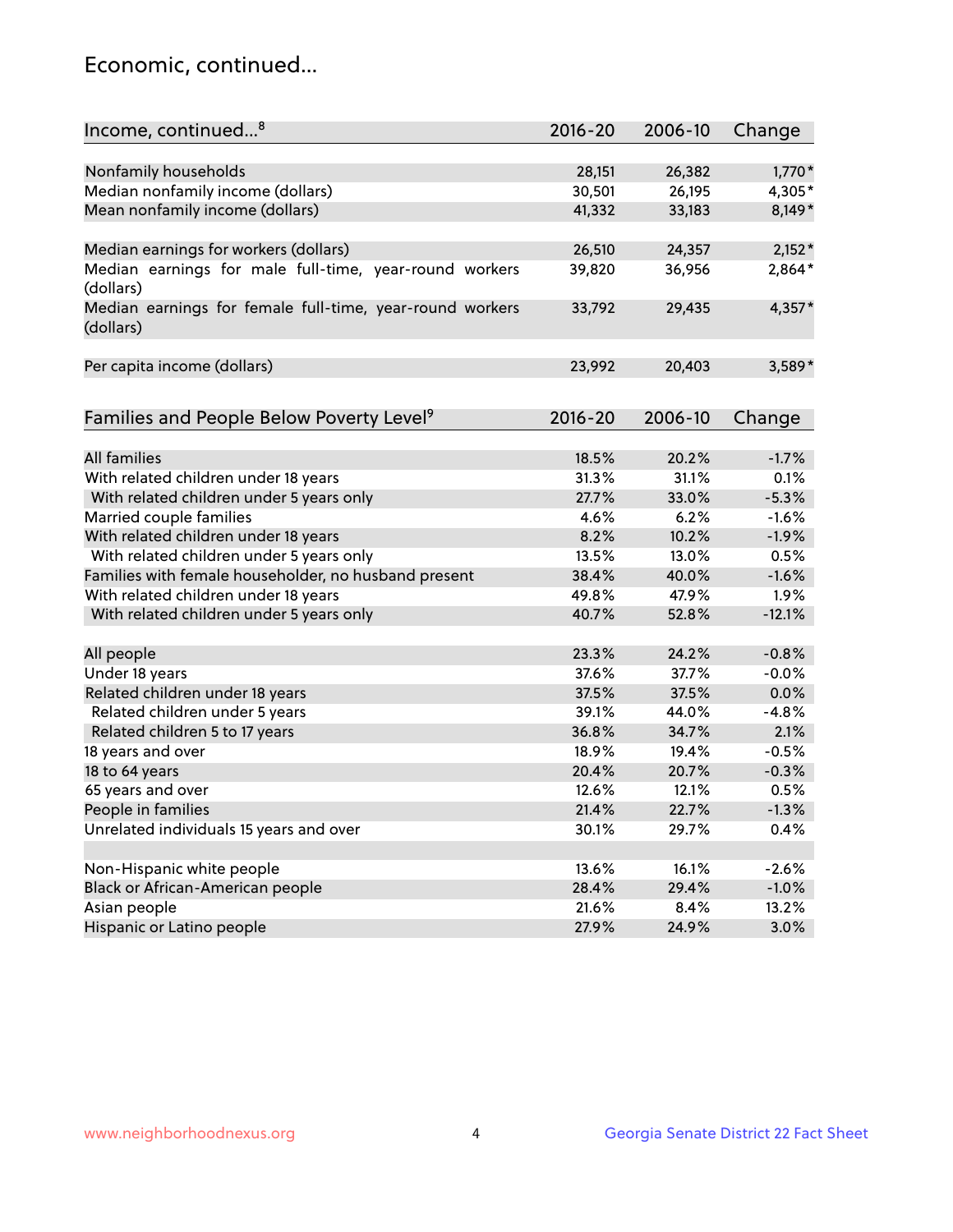# Employment

| Employment Status <sup>10</sup>                                             | $2016 - 20$ | 2006-10 | Change     |
|-----------------------------------------------------------------------------|-------------|---------|------------|
|                                                                             |             |         |            |
| Population 16 years and over                                                | 150,121     | 144,826 | 5,295*     |
| In labor force                                                              | 61.1%       | 62.0%   | $-0.9\%$   |
| Civilian labor force                                                        | 56.9%       | 56.8%   | 0.1%       |
| Employed                                                                    | 51.6%       | 50.4%   | 1.2%       |
| Unemployed                                                                  | 5.3%        | 6.4%    | $-1.1%$    |
| <b>Armed Forces</b>                                                         | 4.2%        | 5.2%    | $-1.0%$    |
| Not in labor force                                                          | 38.9%       | 38.0%   | 0.9%       |
|                                                                             |             |         |            |
| Civilian labor force                                                        | 85,402      | 82,235  | 3,167      |
| <b>Unemployment Rate</b>                                                    | 9.4%        | 11.3%   | $-1.9%$    |
| Females 16 years and over                                                   | 78,534      | 76,731  | 1,803      |
| In labor force                                                              | 58.8%       | 57.9%   | 0.9%       |
| Civilian labor force                                                        | 57.4%       | 55.9%   | 1.5%       |
| Employed                                                                    | 51.2%       | 50.0%   | 1.2%       |
|                                                                             |             |         |            |
| Own children of the householder under 6 years                               | 14,079      | 15,496  | $-1,417$   |
| All parents in family in labor force                                        | 68.2%       | 63.9%   | 4.2%       |
|                                                                             |             |         |            |
| Own children of the householder 6 to 17 years                               | 25,401      | 26,856  | $-1,455$   |
| All parents in family in labor force                                        | 73.1%       | 71.1%   | 2.0%       |
|                                                                             |             |         |            |
| Industry <sup>11</sup>                                                      | $2016 - 20$ | 2006-10 | Change     |
|                                                                             |             |         |            |
| Civilian employed population 16 years and over                              | 77,414      | 72,975  | 4,439*     |
| Agriculture, forestry, fishing and hunting, and mining                      | 0.3%        | 0.2%    | 0.1%       |
| Construction                                                                | 5.0%        | 5.7%    | $-0.7%$    |
| Manufacturing                                                               | 9.3%        | 10.7%   | $-1.4\%$ * |
| Wholesale trade                                                             | 1.9%        | 2.1%    | $-0.2%$    |
| Retail trade                                                                | 12.1%       | 12.5%   | $-0.4%$    |
| Transportation and warehousing, and utilities                               | 4.6%        | 4.8%    | $-0.2%$    |
| Information                                                                 | 1.4%        | 2.2%    | $-0.8%$    |
| Finance and insurance, and real estate and rental and leasing               | 3.6%        | 3.9%    | $-0.4%$    |
| Professional, scientific, and management, and administrative                | 13.1%       | 9.4%    | $3.7\%$ *  |
| and waste management services                                               |             |         |            |
| Educational services, and health care and social assistance                 | 25.7%       | 26.0%   | $-0.3%$    |
| Arts, entertainment, and recreation, and accommodation and<br>food services | 12.1%       | 10.9%   | 1.2%       |
| Other services, except public administration                                | 5.3%        | 4.8%    | 0.5%       |
| Public administration                                                       | 5.5%        | 6.6%    | $-1.1%$    |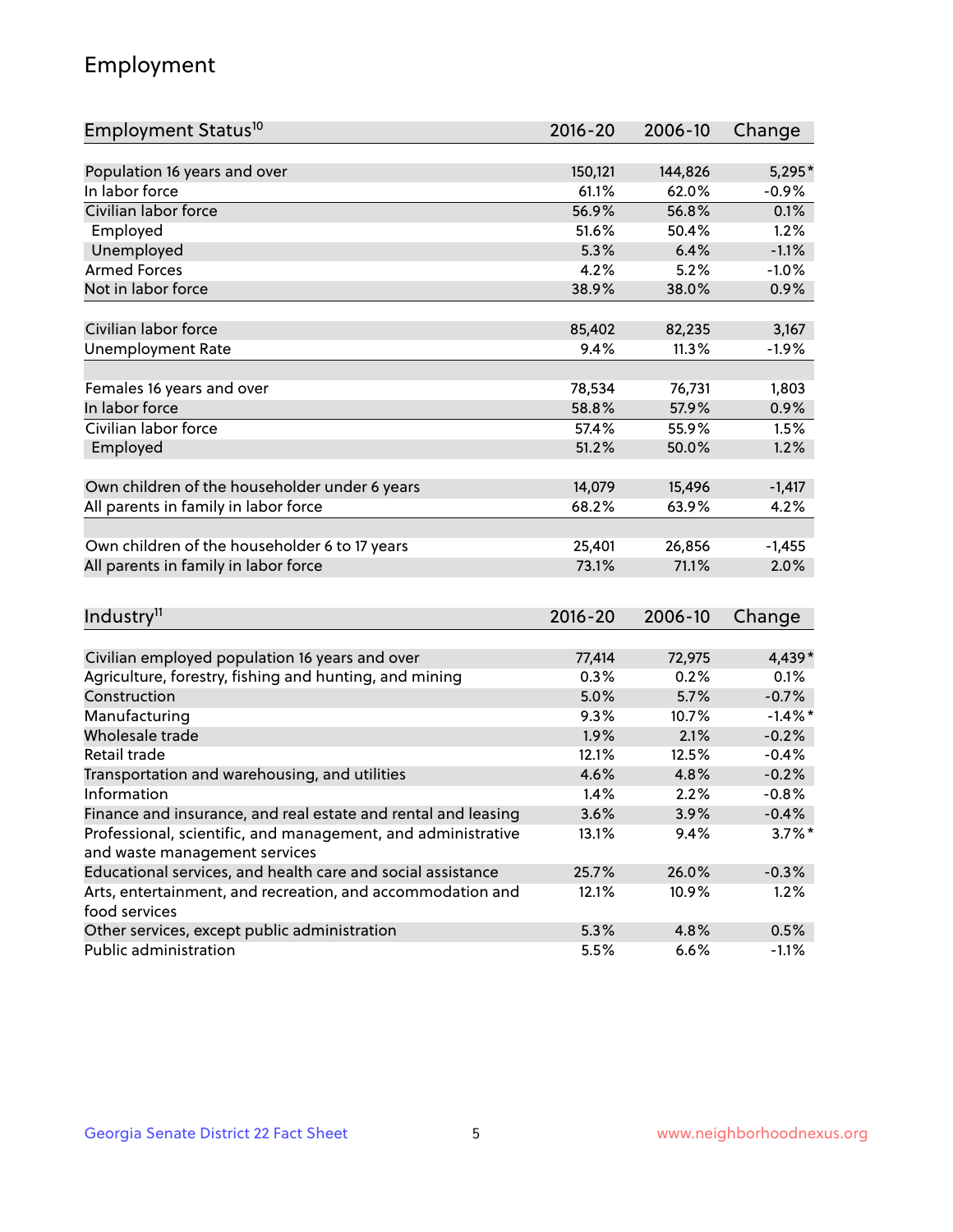# Employment, continued...

| Occupation <sup>12</sup>                                                    | $2016 - 20$ | 2006-10 | Change    |
|-----------------------------------------------------------------------------|-------------|---------|-----------|
| Civilian employed population 16 years and over                              | 77,414      | 72,975  | 4,439*    |
| Management, business, science, and arts occupations                         | 31.8%       | 30.2%   | $1.7\%$ * |
| Service occupations                                                         | 21.7%       | 21.3%   | 0.5%      |
| Sales and office occupations                                                | 23.3%       | 25.7%   | $-2.5%$ * |
|                                                                             |             |         | $-0.6%$   |
| Natural<br>and<br>resources,<br>construction,<br>maintenance<br>occupations | 7.3%        | 7.9%    |           |
| Production, transportation, and material moving occupations                 | 15.9%       | 15.0%   | 0.9%      |
| Class of Worker <sup>13</sup>                                               | $2016 - 20$ | 2006-10 | Change    |
| Civilian employed population 16 years and over                              | 77,414      | 72,975  | 4,439*    |
| Private wage and salary workers                                             | 76.2%       | 73.6%   | 2.6%      |
|                                                                             |             |         | $-1.7%$   |
| Government workers                                                          | 20.7%       | 22.4%   |           |
| Self-employed in own not incorporated business workers                      | 3.0%        | 3.8%    | $-0.8%$   |
| Unpaid family workers                                                       | 0.1%        | 0.2%    | $-0.0%$   |
| Job Flows <sup>14</sup>                                                     | 2019        | 2010    | Change    |
|                                                                             |             |         |           |
| Total Jobs in district                                                      | 99,717      | 97,029  | 2,688     |
| Held by residents of district                                               | 37.4%       | 38.6%   | $-1.2%$   |
| Held by non-residents of district                                           | 62.6%       | 61.4%   | 1.2%      |
| Jobs by Industry Sector <sup>15</sup>                                       | 2019        | 2010    | Change    |
|                                                                             |             |         |           |
| Total Jobs in district                                                      | 99,717      | 97,029  | 2,688     |
| Goods Producing sectors                                                     | 11.2%       | 11.4%   | $-0.2%$   |
| Trade, Transportation, and Utilities sectors                                | 14.7%       | 15.6%   | $-1.0%$   |
| All Other Services sectors                                                  | 74.1%       | 72.9%   | 1.2%      |
| Total Jobs in district held by district residents                           | 37,328      | 37,486  | $-158$    |
| <b>Goods Producing sectors</b>                                              | 10.4%       | 10.3%   | 0.1%      |
| Trade, Transportation, and Utilities sectors                                | 12.3%       | 10.8%   | 1.6%      |
| All Other Services sectors                                                  | 77.3%       | 78.9%   | $-1.6%$   |
|                                                                             |             |         |           |
| Jobs by Earnings <sup>16</sup>                                              | 2019        | 2010    | Change    |
|                                                                             |             |         |           |
| Total Jobs in district                                                      | 99,717      | 97,029  | 2,688     |
| Jobs with earnings \$1250/month or less                                     | 23.9%       | 27.3%   | $-3.3%$   |
| Jobs with earnings \$1251/month to \$3333/month                             | 35.5%       | 40.6%   | $-5.1%$   |
| Jobs with earnings greater than \$3333/month                                | 40.5%       | 32.1%   | 8.4%      |
| Total Jobs in district held by district residents                           | 37,328      | 37,486  | $-158$    |
| Jobs with earnings \$1250/month or less                                     | 27.1%       | 31.0%   | $-3.9%$   |
| Jobs with earnings \$1251/month to \$3333/month                             | 41.5%       | 45.0%   | $-3.5%$   |
| Jobs with earnings greater than \$3333/month                                | 31.4%       | 24.0%   | 7.4%      |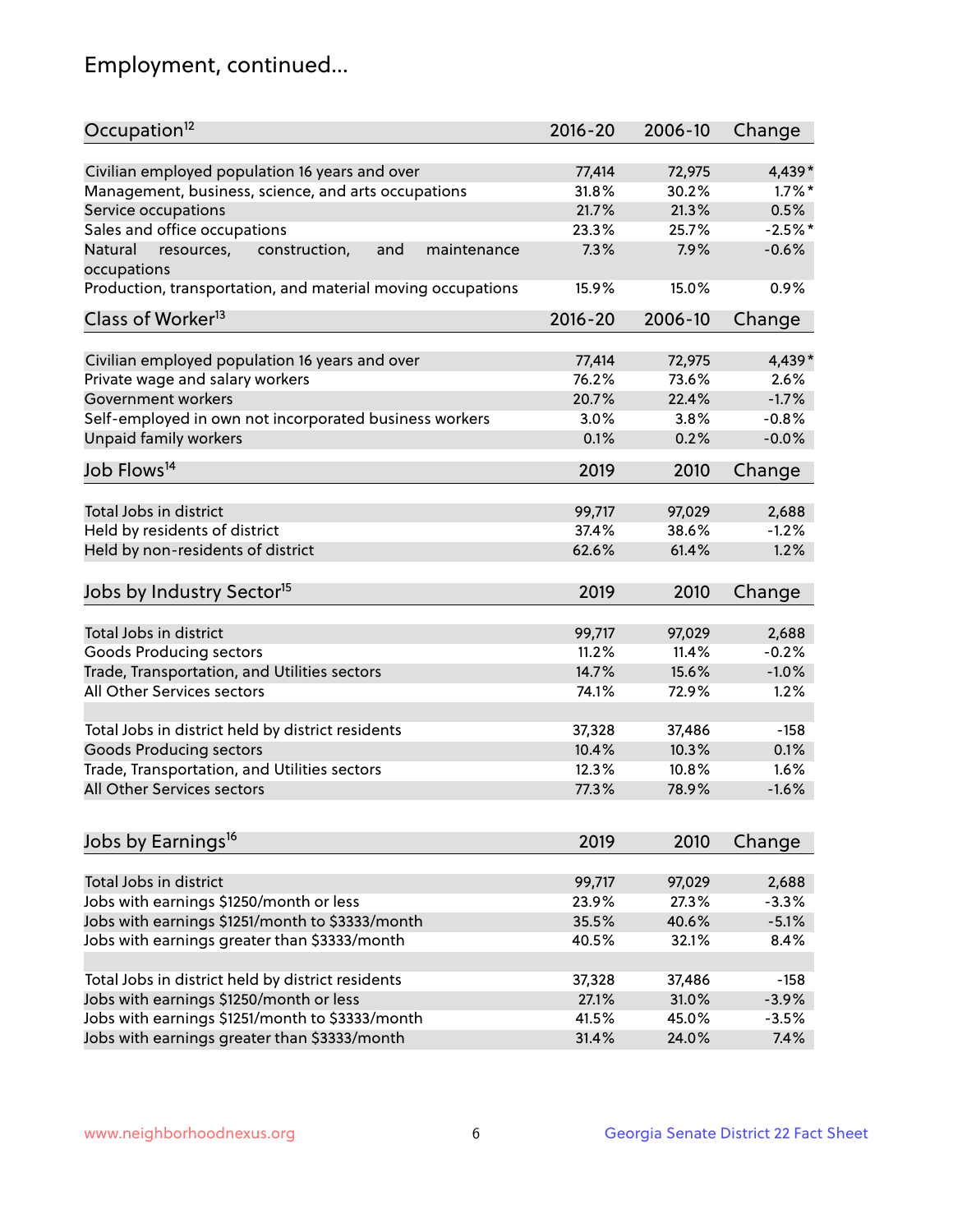# Employment, continued...

| Jobs by Age of Worker <sup>17</sup>               | 2019   | 2010     | Change  |
|---------------------------------------------------|--------|----------|---------|
|                                                   |        |          |         |
| Total Jobs in district                            | 99,717 | 97,029   | 2,688   |
| Jobs with workers age 29 or younger               | 22.5%  | 23.0%    | $-0.6%$ |
| Jobs with workers age 30 to 54                    | 54.3%  | 58.4%    | $-4.1%$ |
| Jobs with workers age 55 or older                 | 23.2%  | $18.6\%$ | 4.6%    |
|                                                   |        |          |         |
| Total Jobs in district held by district residents | 37,328 | 37,486   | $-158$  |
| Jobs with workers age 29 or younger               | 23.4%  | 23.6%    | $-0.2%$ |
| Jobs with workers age 30 to 54                    | 52.6%  | 56.5%    | $-3.9%$ |
| Jobs with workers age 55 or older                 | 24.0%  | 19.9%    | 4.1%    |
|                                                   |        |          |         |

#### Education

| School Enrollment <sup>18</sup>                | $2016 - 20$ | 2006-10 | Change     |
|------------------------------------------------|-------------|---------|------------|
|                                                |             |         |            |
| Population 3 years and over enrolled in school | 46,443      | 51,293  | $-4,850*$  |
| Nursery school, preschool                      | 5.7%        | 5.8%    | $-0.1%$    |
| Kindergarten                                   | 4.4%        | 5.6%    | $-1.2\%$ * |
| Elementary school (grades 1-8)                 | 40.1%       | 37.6%   | $2.5%$ *   |
| High school (grades 9-12)                      | 21.0%       | 20.2%   | 0.8%       |
| College or graduate school                     | 28.8%       | 30.7%   | $-1.9\%$   |
| Educational Attainment <sup>19</sup>           | $2016 - 20$ | 2006-10 | Change     |
|                                                |             |         |            |
| Population 25 years and over                   | 124,146     | 115,672 | 8,474*     |
| Less than 9th grade                            | 3.6%        | 5.8%    | $-2.3\%$ * |
| 9th to 12th grade, no diploma                  | 10.3%       | 11.9%   | $-1.6%$    |
| High school graduate (includes equivalency)    | 31.7%       | 30.9%   | $0.8\%$    |
| Some college, no degree                        | 22.3%       | 23.1%   | $-0.8%$    |
| Associate's degree                             | 8.7%        | 7.7%    | $1.0\%$ *  |
| Bachelor's degree                              | 14.3%       | 12.9%   | $1.4\%$ *  |
| Graduate or professional degree                | $9.1\%$     | 7.7%    | $1.4\%$    |
|                                                |             |         |            |
| Percent high school graduate or higher         | 86.1%       | 82.3%   | $3.8\%$ *  |
| Percent bachelor's degree or higher            | 23.4%       | 20.6%   | $2.8\%$ *  |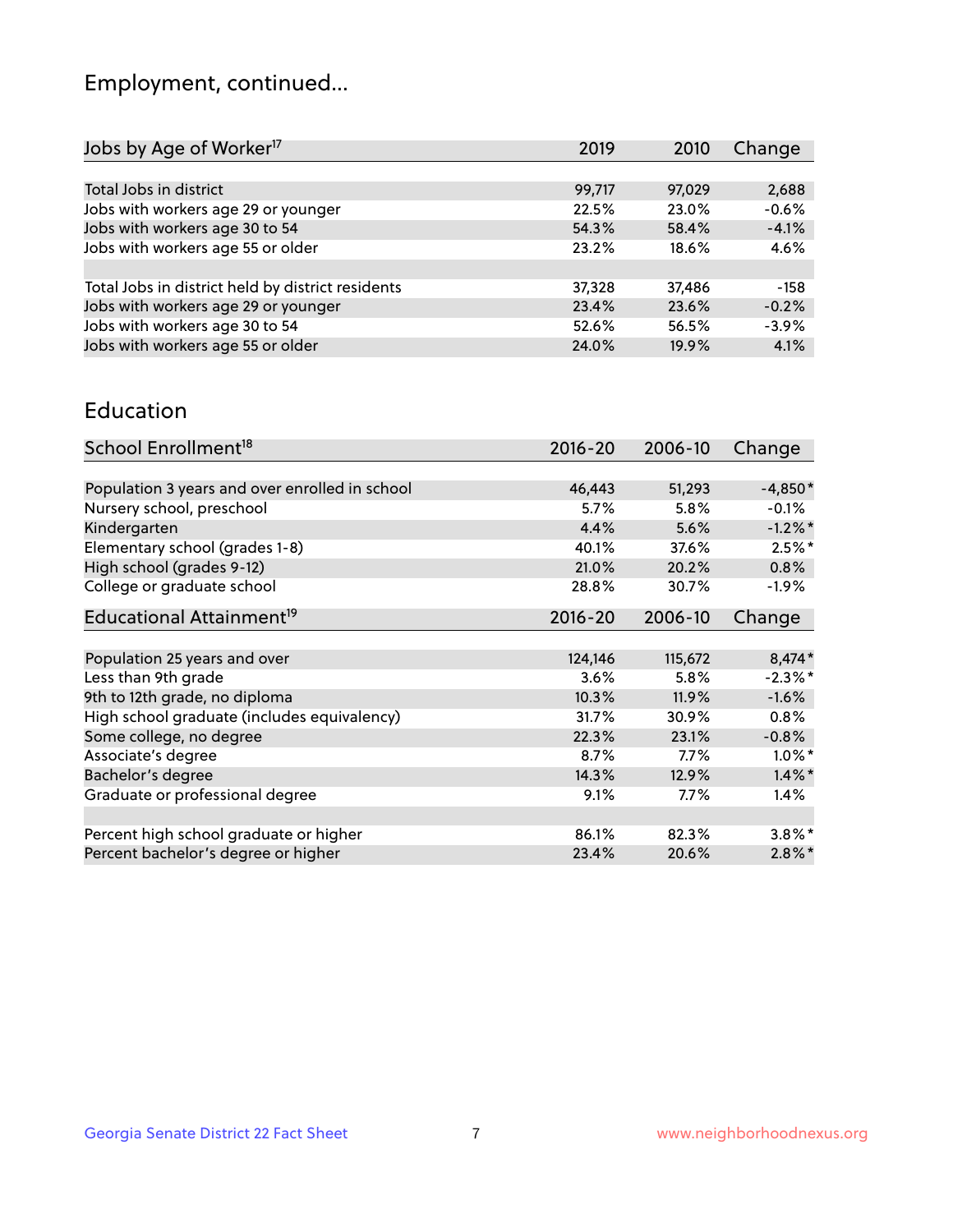#### Housing

| Households by Type <sup>20</sup>                     | 2016-20     | 2006-10         | Change               |
|------------------------------------------------------|-------------|-----------------|----------------------|
|                                                      |             |                 |                      |
| <b>Total households</b>                              | 68,080      | 69,637          | $-1,557*$            |
| Family households (families)                         | 58.6%       | 62.1%           | $-3.5%$ *            |
| With own children under 18 years                     | 22.9%       | 28.8%           | $-5.8\%$ *           |
| Married-couple family                                | 32.2%       | 34.4%           | $-2.2%$              |
| With own children of the householder under 18 years  | 9.5%        | 12.7%           | $-3.2\%$ *           |
| Male householder, no wife present, family            | 4.7%        | 5.1%            | $-0.4%$              |
| With own children of the householder under 18 years  | 1.6%        | 2.4%            | $-0.9%$              |
| Female householder, no husband present, family       | 21.7%       | 22.6%           | $-0.8%$              |
| With own children of the householder under 18 years  | 11.9%       | 13.6%           | $-1.7%$ *            |
| Nonfamily households                                 | 41.4%       | 37.9%           | $3.5%$ *             |
| Householder living alone                             | 35.4%       | 33.1%           | $2.4\%$ *            |
| 65 years and over                                    | 11.7%       | 9.1%            | $2.5%$ *             |
|                                                      |             |                 |                      |
| Households with one or more people under 18 years    | 27.4%       | 33.8%           | $-6.4\%$ *           |
| Households with one or more people 65 years and over | 27.8%       | 21.6%           | $6.2\%$ *            |
|                                                      |             |                 |                      |
| Average household size                               | 2.62        | 2.49            | $0.13*$              |
| Average family size                                  | 3.50        | 3.18            | $0.32*$              |
|                                                      |             |                 |                      |
| Housing Occupancy <sup>21</sup>                      | 2016-20     | 2006-10         | Change               |
| Total housing units                                  | 83,897      | 81,003          | 2,894*               |
| Occupied housing units                               | 81.1%       | 86.0%           | $-4.8\%$ *           |
| Vacant housing units                                 | 18.9%       | 14.0%           | 4.8%*                |
|                                                      |             |                 |                      |
| Homeowner vacancy rate                               | 2.9         | 3.3             | $-0.4$               |
| Rental vacancy rate                                  | 10.5        | 10.2            | 0.3                  |
|                                                      |             |                 |                      |
| Units in Structure <sup>22</sup>                     | $2016 - 20$ | 2006-10         | Change               |
|                                                      |             |                 |                      |
| Total housing units                                  | 83,897      | 81,003<br>62.0% | 2,894*<br>$-1.6\%$ * |
| 1-unit, detached                                     | 60.4%       |                 |                      |
| 1-unit, attached                                     | 6.3%        | 4.7%            | $1.6\%$ *            |
| 2 units                                              | 2.9%        | 2.9%            | 0.1%                 |
| 3 or 4 units                                         | 5.6%        | 6.3%            | $-0.6%$              |
| 5 to 9 units                                         | 8.1%        | 10.6%           | $-2.5%$ *            |
| 10 to 19 units                                       | 7.3%        | 3.7%            | $3.6\%$ *            |
| 20 or more units                                     | 4.3%        | 3.4%            | $0.9\%$              |
| Mobile home                                          | 5.0%        | 6.5%            | $-1.5%$ *            |
| Boat, RV, van, etc.                                  | 0.0%        | 0.0%            | $0.0\%$              |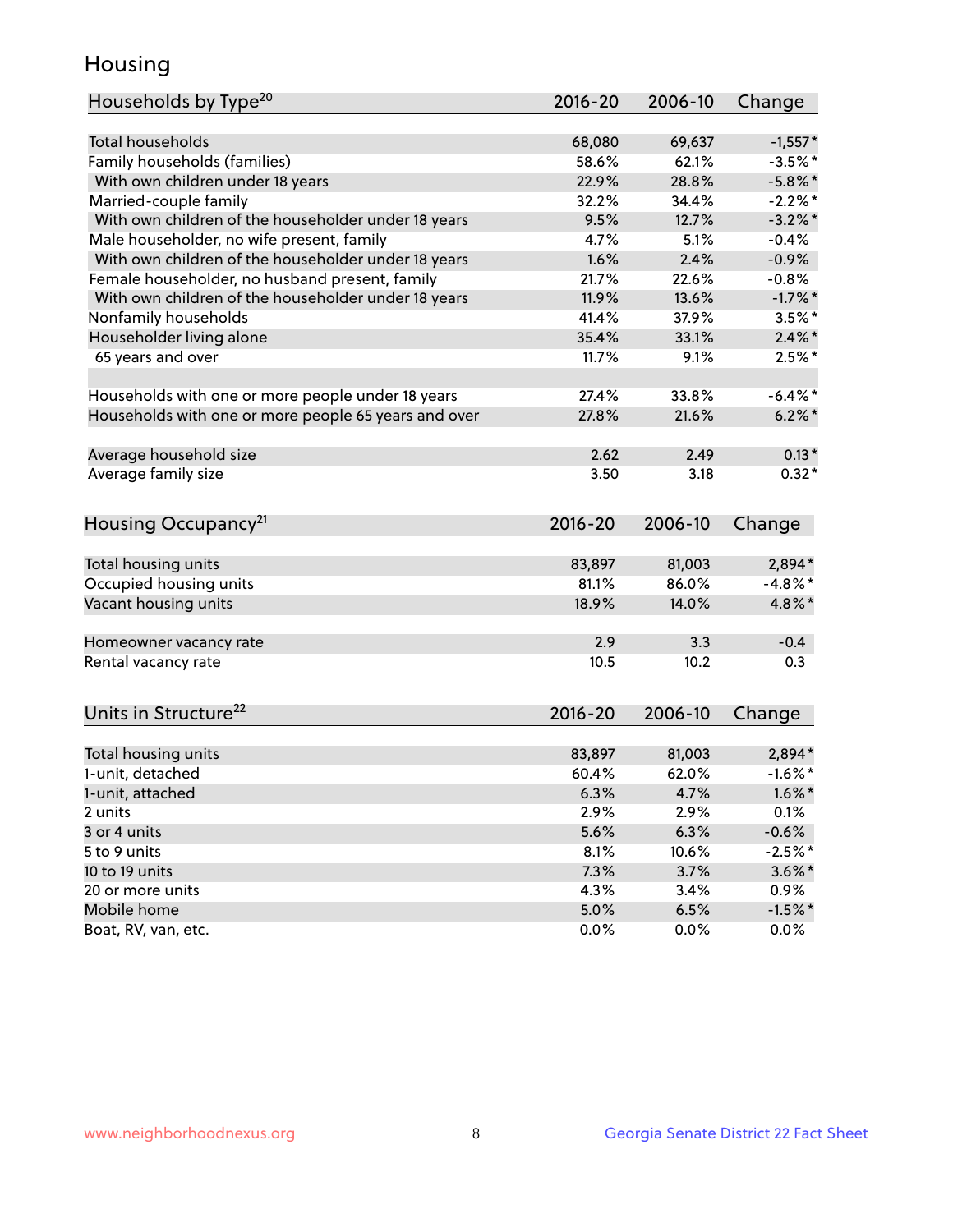# Housing, Continued...

| Year Structure Built <sup>23</sup>             | 2016-20     | 2006-10 | Change                |
|------------------------------------------------|-------------|---------|-----------------------|
| Total housing units                            | 83,897      | 81,003  | 2,894*                |
| Built 2014 or later                            | 4.1%        | (X)     | (X)                   |
| Built 2010 to 2013                             | 3.3%        | (X)     | (X)                   |
| Built 2000 to 2009                             | 9.3%        | 10.0%   | $-0.8%$               |
| Built 1990 to 1999                             | 13.7%       | 12.8%   | 0.9%                  |
| Built 1980 to 1989                             | 15.2%       | 16.2%   | $-1.0%$               |
| Built 1970 to 1979                             | 15.8%       | 20.4%   | $-4.5%$ *             |
| Built 1960 to 1969                             | 14.3%       | 15.2%   | $-0.9%$               |
| Built 1950 to 1959                             | 11.3%       | 11.2%   | 0.1%                  |
| Built 1940 to 1949                             | 4.6%        | 5.9%    | $-1.3\%$ *            |
| Built 1939 or earlier                          | 8.4%        | 8.3%    | 0.1%                  |
|                                                |             |         |                       |
| Housing Tenure <sup>24</sup>                   | $2016 - 20$ | 2006-10 | Change                |
| Occupied housing units                         | 68,080      | 69,637  | $-1,557*$             |
| Owner-occupied                                 | 49.6%       | 55.3%   | $-5.7\%$ *            |
| Renter-occupied                                | 50.4%       | 44.7%   | $5.7\%$ *             |
| Average household size of owner-occupied unit  | 2.62        | 2.50    | $0.12*$               |
| Average household size of renter-occupied unit | 2.63        | 2.48    | $0.15*$               |
| Residence 1 Year Ago <sup>25</sup>             | $2016 - 20$ | 2006-10 | Change                |
| Population 1 year and over                     | 185,772     | 182,303 | 3,468                 |
| Same house                                     | 81.6%       | 76.8%   | 4.8%*                 |
| Different house in the U.S.                    | 17.8%       | 22.1%   | $-4.2\%$ *            |
| Same county                                    | 9.5%        | 12.3%   | $-2.8\%$ *            |
| Different county                               | 8.4%        | 9.8%    | $-1.4\%$ *            |
| Same state                                     | 3.8%        | 3.8%    | $-0.0%$               |
| Different state                                | 4.6%        | 6.0%    |                       |
| Abroad                                         | 0.6%        | 1.2%    | $-1.4\%$ *<br>$-0.6%$ |
|                                                |             |         |                       |
| Value of Housing Unit <sup>26</sup>            | $2016 - 20$ | 2006-10 | Change                |
| Owner-occupied units                           | 33,759      | 38,504  | $-4,745*$             |
| Less than \$50,000                             | 9.0%        | 12.4%   | $-3.4%$               |
| \$50,000 to \$99,999                           | 33.8%       | 39.4%   | $-5.6\%$ *            |
| \$100,000 to \$149,999                         | 21.9%       | 23.7%   | $-1.8%$               |
| \$150,000 to \$199,999                         | 16.3%       | 11.8%   | 4.5%*                 |
| \$200,000 to \$299,999                         | 10.6%       | 6.3%    | $4.2\%$ *             |
| \$300,000 to \$499,999                         | 5.7%        | 3.9%    | 1.8%                  |
| \$500,000 to \$999,999                         | 2.0%        | 1.7%    | 0.3%                  |
| \$1,000,000 or more                            | 0.7%        | 0.8%    | $-0.1%$               |
| Median (dollars)                               | 115,107     | 97,878  | 17,229*               |
| Mortgage Status <sup>27</sup>                  | $2016 - 20$ | 2006-10 | Change                |
| Owner-occupied units                           | 33,759      | 38,504  | $-4,745*$             |
| Housing units with a mortgage                  | 57.3%       | 68.0%   | $-10.7%$ *            |
| Housing units without a mortgage               | 42.7%       | 32.0%   | 10.7%*                |
|                                                |             |         |                       |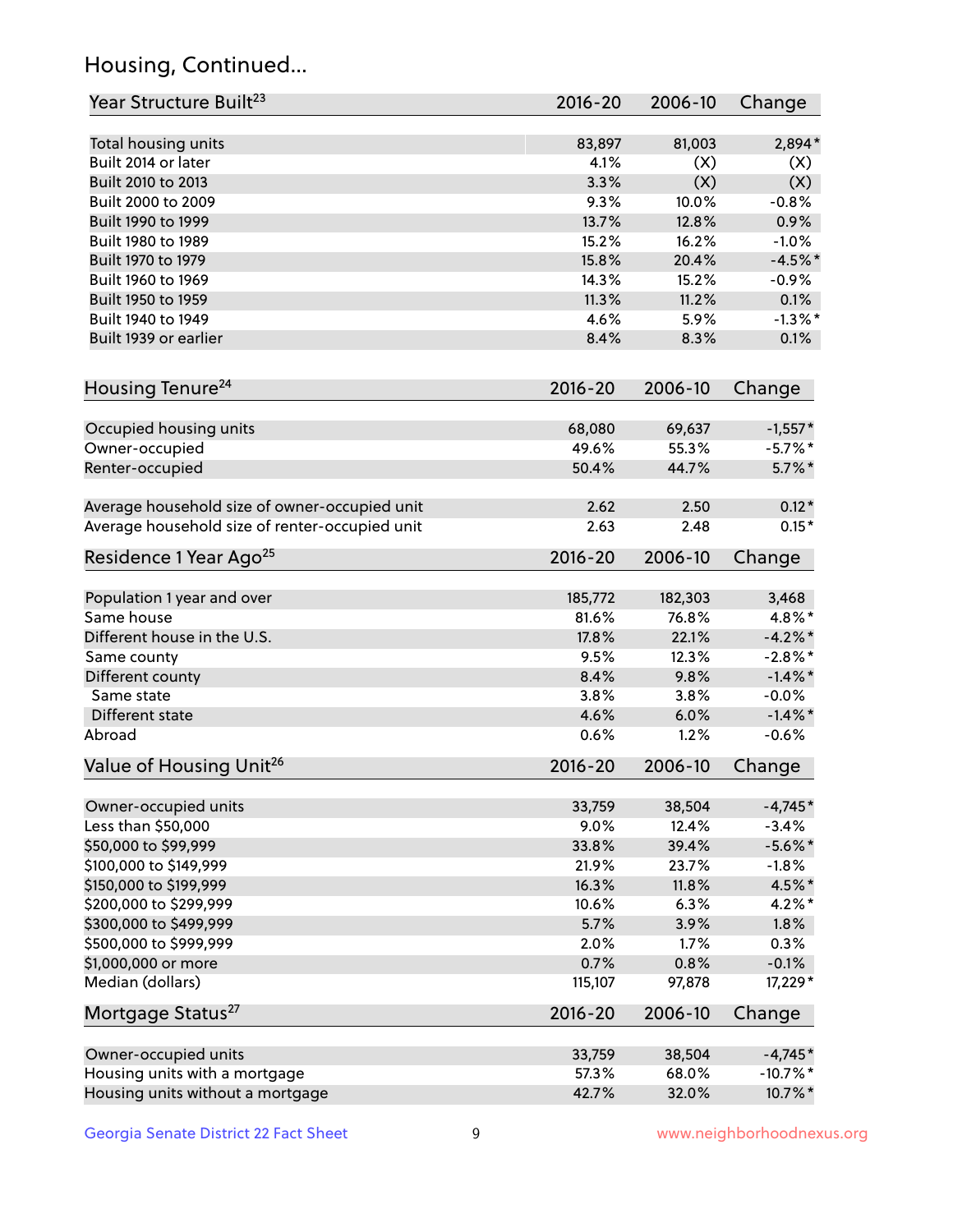# Housing, Continued...

| Selected Monthly Owner Costs <sup>28</sup>                                            | $2016 - 20$ | 2006-10 | Change     |
|---------------------------------------------------------------------------------------|-------------|---------|------------|
| Housing units with a mortgage                                                         | 19,356      | 26,185  | $-6,829*$  |
| Less than \$300                                                                       | 0.1%        | 0.1%    | $0.0\%$    |
| \$300 to \$499                                                                        | 1.4%        | 2.1%    | $-0.7%$    |
| \$500 to \$999                                                                        | 35.0%       | 42.8%   | $-7.8\%$ * |
| \$1,000 to \$1,499                                                                    | 37.5%       | 36.2%   | 1.2%       |
| \$1,500 to \$1,999                                                                    | 15.5%       | 12.1%   | $3.5%$ *   |
| \$2,000 to \$2,999                                                                    | 7.6%        | 4.5%    | 3.1%       |
| \$3,000 or more                                                                       | 2.9%        | 2.2%    | $0.6\%$    |
| Median (dollars)                                                                      | 1,152       | 1,053   | 98*        |
| Housing units without a mortgage                                                      | 14,403      | 12,319  | 2,084*     |
| Less than \$150                                                                       | 2.6%        | 3.8%    | $-1.2%$    |
| \$150 to \$249                                                                        | 10.1%       | 18.8%   | $-8.8\%$ * |
| \$250 to \$349                                                                        | 24.6%       | 28.5%   | $-3.9%$    |
| \$350 to \$499                                                                        | 32.2%       | 30.3%   | 1.9%       |
| \$500 to \$699                                                                        | 19.9%       | 12.0%   | 7.9%       |
| \$700 or more                                                                         | 10.6%       | 6.6%    | 4.0%       |
| Median (dollars)                                                                      | 407         | 346     | $61*$      |
| Selected Monthly Owner Costs as a Percentage of<br>Household Income <sup>29</sup>     | $2016 - 20$ | 2006-10 | Change     |
| Housing units with a mortgage (excluding units where<br>SMOCAPI cannot be computed)   | 19,249      | 25,953  | $-6,704*$  |
| Less than 20.0 percent                                                                | 50.2%       | 36.1%   | 14.2%*     |
| 20.0 to 24.9 percent                                                                  | 15.6%       | 14.2%   | 1.4%       |
| 25.0 to 29.9 percent                                                                  | 7.2%        | 12.9%   | $-5.7\%$ * |
| 30.0 to 34.9 percent                                                                  | 5.9%        | 9.5%    | $-3.5%$ *  |
| 35.0 percent or more                                                                  | 21.1%       | 27.4%   | $-6.3\%$ * |
| Not computed                                                                          | 107         | 232     | $-125$     |
| Housing unit without a mortgage (excluding units where<br>SMOCAPI cannot be computed) | 14,232      | 12,138  | 2,094      |
| Less than 10.0 percent                                                                | 44.5%       | 40.2%   | 4.3%       |
| 10.0 to 14.9 percent                                                                  | 20.3%       | 18.5%   | 1.8%       |
| 15.0 to 19.9 percent                                                                  | 11.6%       | 12.3%   | $-0.6%$    |
| 20.0 to 24.9 percent                                                                  | 6.7%        | 7.5%    | $-0.9%$    |
| 25.0 to 29.9 percent                                                                  | 6.5%        | 6.0%    | 0.5%       |
| 30.0 to 34.9 percent                                                                  | 2.1%        | 3.7%    | $-1.6%$    |
| 35.0 percent or more                                                                  | 8.3%        | 11.7%   | $-3.4%$    |
| Not computed                                                                          | 171         | 181     | $-10$      |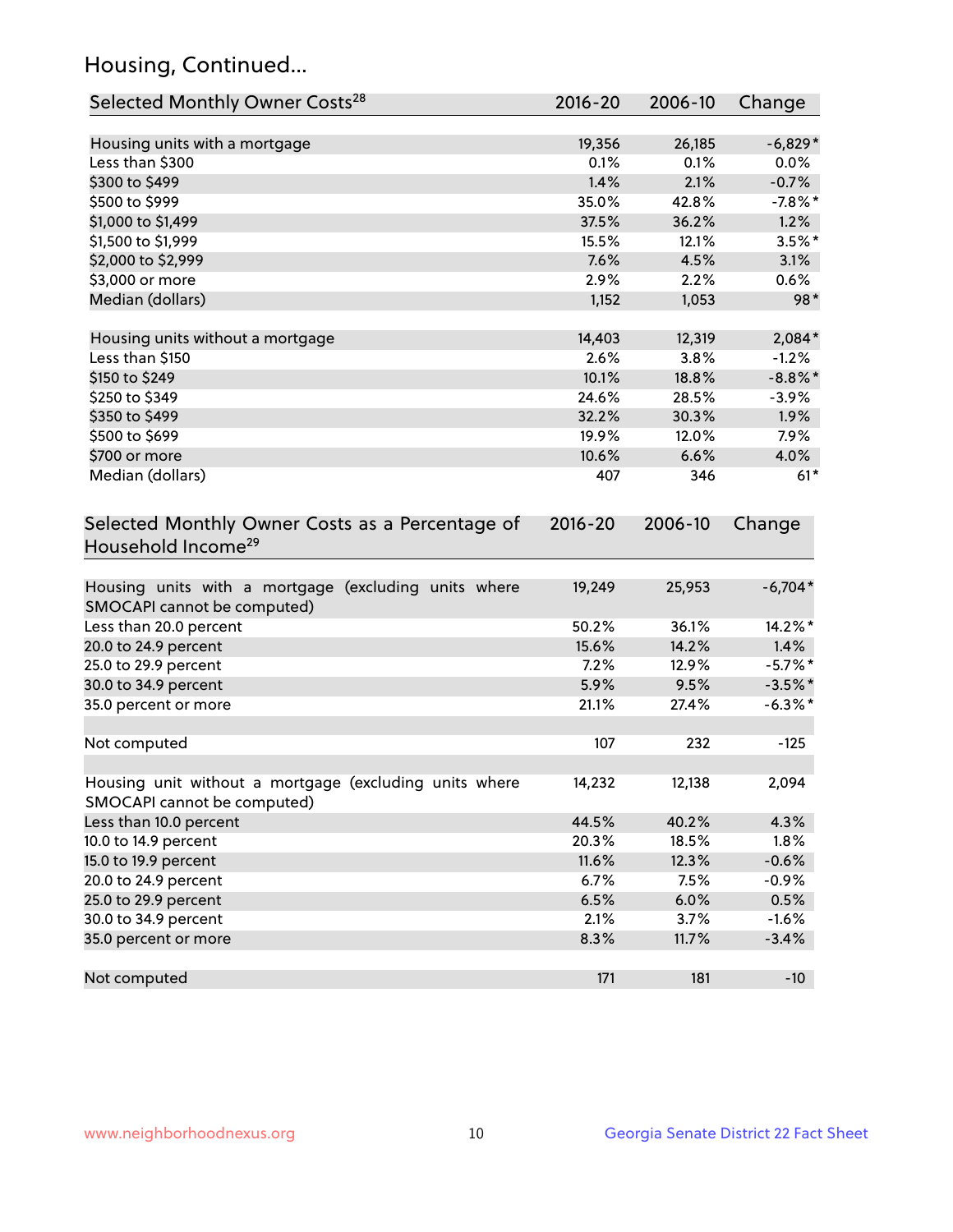#### Housing, Continued...

| Gross Rent <sup>30</sup>                                                       | $2016 - 20$ | 2006-10 | Change      |
|--------------------------------------------------------------------------------|-------------|---------|-------------|
|                                                                                |             |         |             |
| Occupied units paying rent                                                     | 33,020      | 29,507  | $3,513*$    |
| Less than \$200                                                                | 0.6%        | 3.0%    | $-2.3%$     |
| \$200 to \$499                                                                 | 7.8%        | 17.7%   | $-9.8\%$ *  |
| \$500 to \$749                                                                 | 19.9%       | 39.3%   | $-19.4\%$ * |
| \$750 to \$999                                                                 | 35.5%       | 25.3%   | 10.2%*      |
| \$1,000 to \$1,499                                                             | 31.8%       | 13.8%   | 18.0%*      |
| \$1,500 to \$1,999                                                             | 3.8%        | 0.8%    | 3.0%        |
| \$2,000 or more                                                                | 0.4%        | 0.1%    | 0.3%        |
| Median (dollars)                                                               | 908         | 685     | $223*$      |
| No rent paid                                                                   | 1,301       | 1,626   | $-325$      |
| Gross Rent as a Percentage of Household Income <sup>31</sup>                   | $2016 - 20$ | 2006-10 | Change      |
| Occupied units paying rent (excluding units where GRAPI<br>cannot be computed) | 32,014      | 28,337  | $3,677*$    |
| Less than 15.0 percent                                                         | 10.6%       | 12.9%   | $-2.3%$     |
| 15.0 to 19.9 percent                                                           | 12.4%       | 11.5%   | 0.9%        |
| 20.0 to 24.9 percent                                                           | 11.8%       | 13.0%   | $-1.2%$     |
| 25.0 to 29.9 percent                                                           | 8.8%        | 12.5%   | $-3.7\%$ *  |
| 30.0 to 34.9 percent                                                           | 9.7%        | 7.9%    | 1.7%        |
| 35.0 percent or more                                                           | 46.8%       | 42.2%   | $4.6\%$ *   |

#### Not computed and the computed computed computed computed and  $2,307$  2,796  $-489$

#### Transportation

| Commuting to Work <sup>32</sup>           | 2016-20 | 2006-10 | Change     |
|-------------------------------------------|---------|---------|------------|
|                                           |         |         |            |
| Workers 16 years and over                 | 81,677  | 78,097  | $3,580*$   |
| Car, truck, or van - drove alone          | 77.4%   | 78.2%   | $-0.8%$    |
| Car, truck, or van - carpooled            | 9.4%    | 12.1%   | $-2.7\%$ * |
| Public transportation (excluding taxicab) | $1.9\%$ | $1.7\%$ | 0.2%       |
| Walked                                    | 2.8%    | 4.6%    | $-1.8\%$ * |
| Other means                               | 3.7%    | $1.2\%$ | $2.5%$ *   |
| Worked at home                            | 4.8%    | 2.2%    | $2.6\%$ *  |
|                                           |         |         |            |
| Mean travel time to work (minutes)        | 20.3    | 19.0    | 1.3        |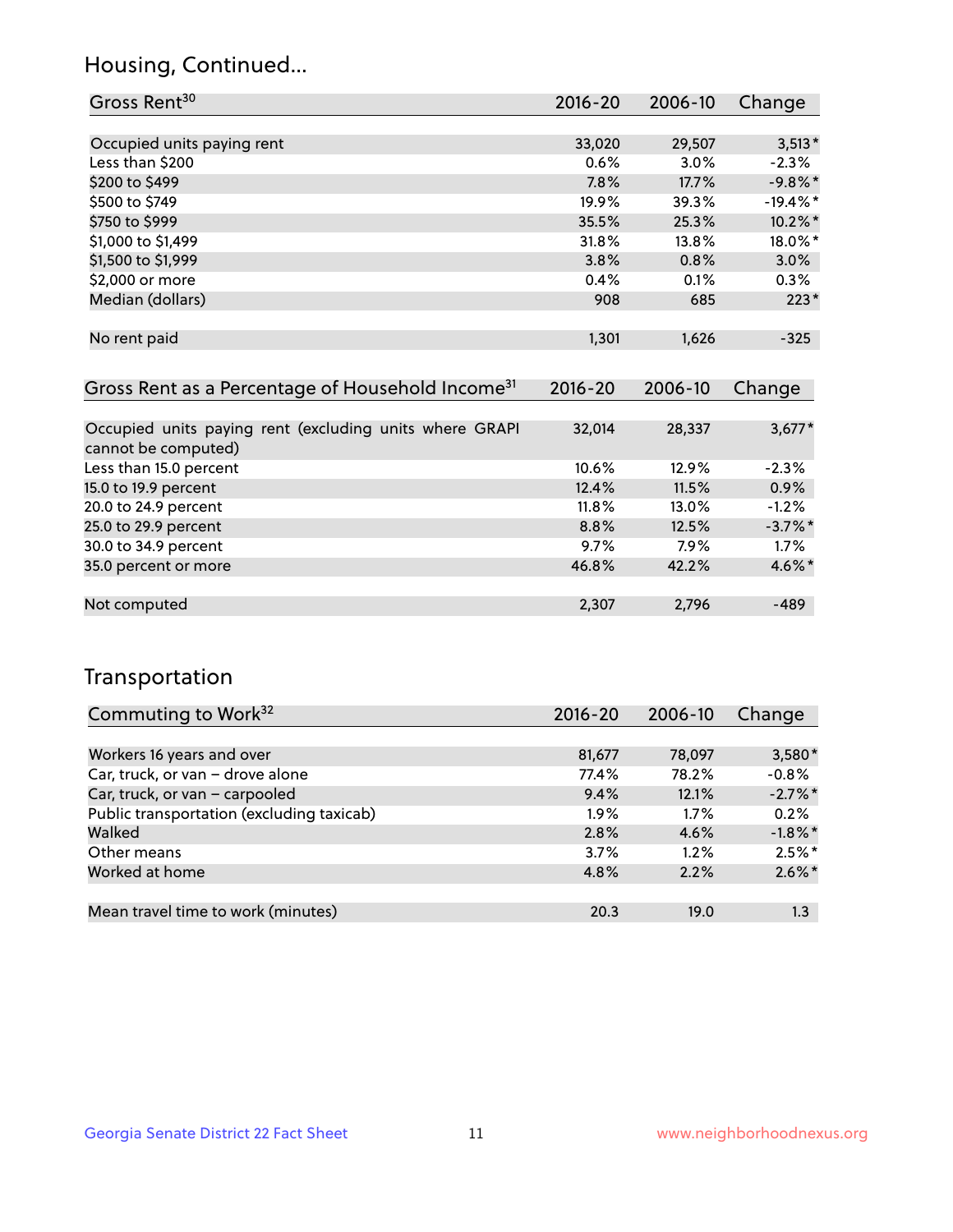# Transportation, Continued...

| Vehicles Available <sup>33</sup> | $2016 - 20$ | 2006-10 | Change    |
|----------------------------------|-------------|---------|-----------|
|                                  |             |         |           |
| Occupied housing units           | 68,080      | 69,637  | $-1,557*$ |
| No vehicles available            | 11.1%       | 9.4%    | $1.7\%$ * |
| 1 vehicle available              | 41.1%       | 41.4%   | $-0.3%$   |
| 2 vehicles available             | 30.3%       | 33.7%   | $-3.5%$ * |
| 3 or more vehicles available     | 17.6%       | 15.5%   | 2.1%      |

#### Health

| Health Insurance coverage <sup>34</sup>                 | 2016-20 |
|---------------------------------------------------------|---------|
|                                                         |         |
| Civilian Noninstitutionalized Population                | 177,751 |
| With health insurance coverage                          | 86.7%   |
| With private health insurance coverage                  | 58.7%   |
| With public health coverage                             | 41.4%   |
| No health insurance coverage                            | 13.3%   |
| Civilian Noninstitutionalized Population Under 19 years | 45,123  |
| No health insurance coverage                            | 5.5%    |
| Civilian Noninstitutionalized Population 19 to 64 years | 107,311 |
| In labor force:                                         | 78,380  |
| Employed:                                               | 70,783  |
| With health insurance coverage                          | 83.7%   |
| With private health insurance coverage                  | 76.7%   |
| With public coverage                                    | 13.7%   |
| No health insurance coverage                            | 16.3%   |
| Unemployed:                                             | 7,597   |
| With health insurance coverage                          | 59.6%   |
| With private health insurance coverage                  | 38.9%   |
| With public coverage                                    | 26.1%   |
| No health insurance coverage                            | 40.4%   |
| Not in labor force:                                     | 28,931  |
| With health insurance coverage                          | 77.8%   |
| With private health insurance coverage                  | 43.1%   |
| With public coverage                                    | 44.9%   |
| No health insurance coverage                            | 22.2%   |